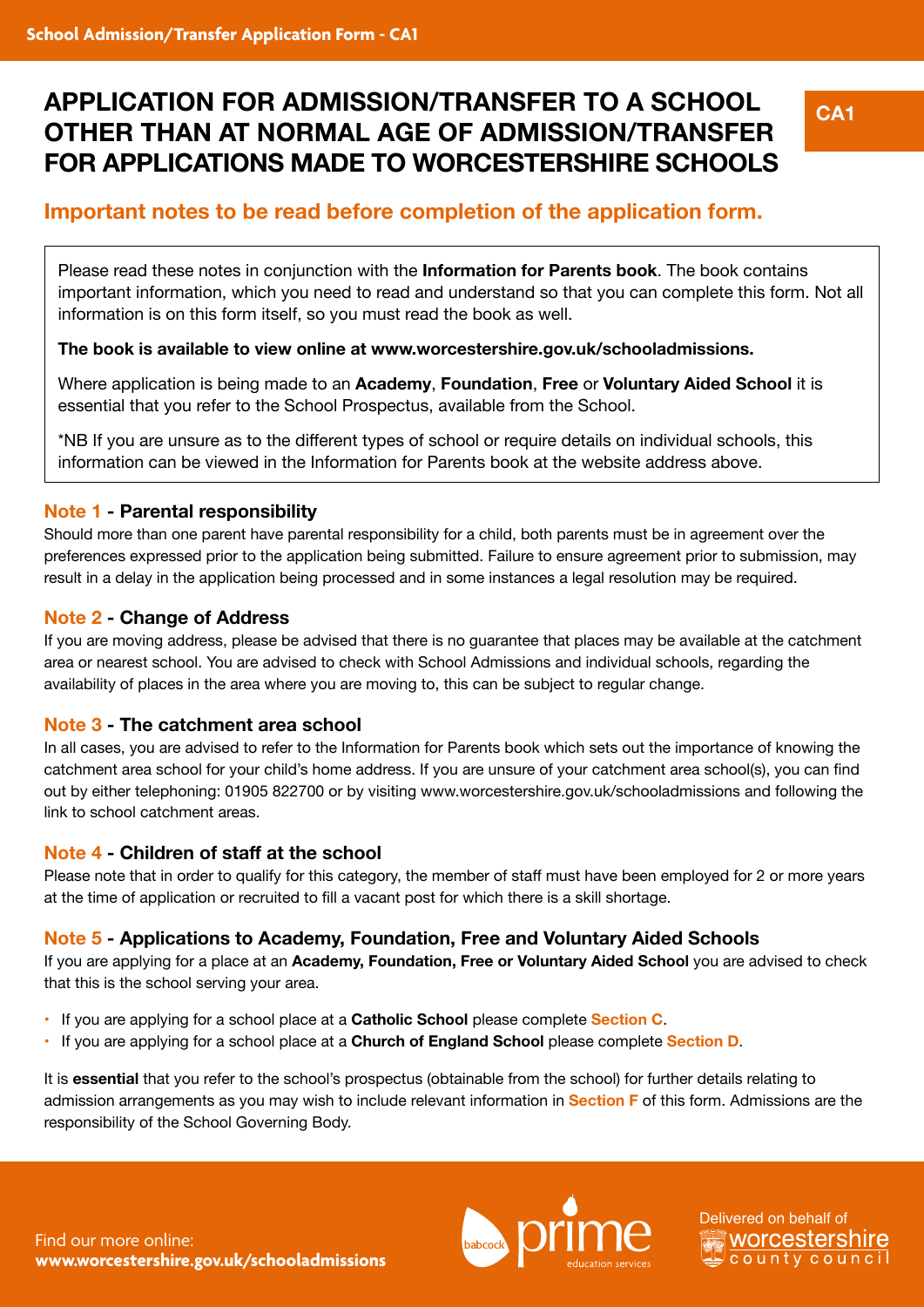#### **Note 6 - Applications to Community and Voluntary Controlled Schools**

Admissions to Community and Voluntary Controlled Schools are administered by the School Admissions Section. The Headteacher of the school involved is not in a position to offer your child a place;

In the case of a **first preference** for a **Community or Voluntary Controlled School**, you should forward this form onto the **School Admissions Section** to be processed. See Information for Parents book for details on school type.

All preferences for all types of schools will be treated equally, and places are allocated in accordance with the published admissions criteria.

Admission of a child to a Community or Voluntary Controlled School, which is not the catchment area school, may not give priority to the admission of siblings.

#### **Note 7 - Transport**

Details of Worcestershire County Council's transport assistance policy are explained on the Worcestershire County Council website at the following address www.worcestershire.gov.uk/cms/bus/school-and-college-transport/travelassistance-under-16.aspx

• Please be aware that any transport arrangements approved for this application will not set a precedent for siblings. Each application for transport will be dealt with on an individual basis.

#### **Note 8 - Withdrawal of Application**

You should inform the Headteacher and the School Admissions Section as soon as possible if you are withdrawing your application for any reason.

#### **Note 9 - Additional Information**

Please note that, if your preferred school is oversubscribed, admission authorities have to use a fair method of deciding how places should be allocated. For **Academy, Foundation, Free** and **Voluntary Aided schools** it is essential that you refer to the relevant **School Prospectus** for details relating to the admission arrangements. For **Community and Voluntary Controlled Schools** please refer to the Information for Parents book.

We will exchange the information you provide for statutory educational purposes.

If parents wish to transfer their child to the same age group in another local school (for reasons other than moving address), parents must discuss the transfer with the Headteacher of the pupil's present

school in the first instance. If it is decided to make a formal request for transfer, please arrange for all the details on the application form to be completed in full before returning it. The County Council's policy for allocating places in such circumstances is essentially the same as for admissions at the normal age and time of transfer.

Where an offer of a school place is made, the place must be taken up within half a term of the application being made. Failure to do so may result in the place being re-allocated, and it will be necessary for you to re-apply.

#### **Note 10 - Submitting your Application**

Completed application forms need to be returned to:

In the case of a **first preference** for an **Academy, Foundation, Free** or **Voluntary Aided School**, or a school in **another Local Authority**, you should forward this form t**o the individual school.**

In the case of a **first preference** for a **Community or Voluntary Controlled School**, you should forward this form onto the **School Admissions Section** at the following address:

**School Admissions, Prime House, Woodbury Lane, Norton, Worcester, WR5 2PT.**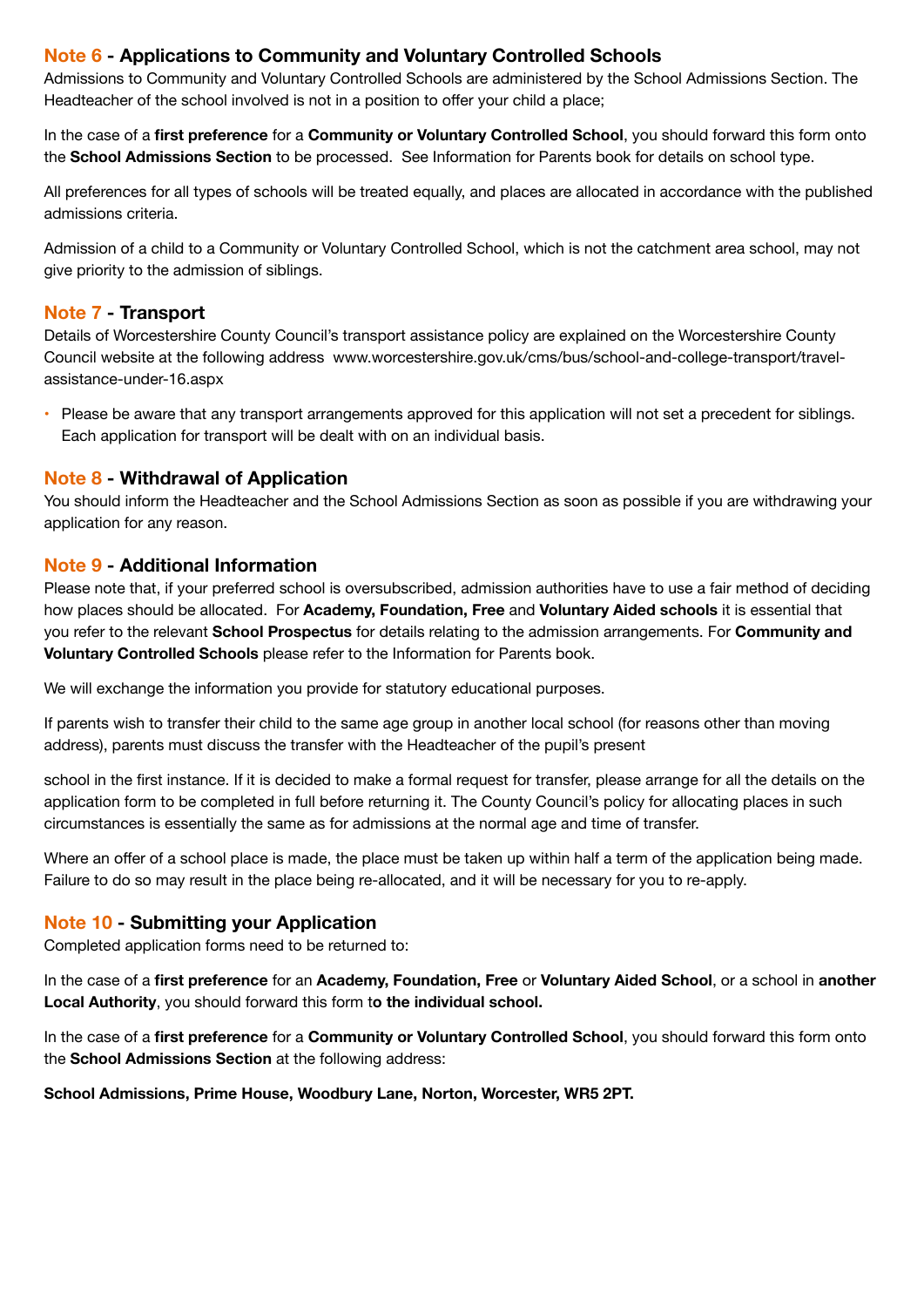## **APPLICATION FOR ADMISSION/TRANSFER TO A SCHOOL OTHER THAN AT NORMAL AGE OF ADMISSION/TRANSFER FOR CHILDREN RESIDENT IN WORCESTERSHIRE**

**Application may be made for any maintained school whether it is an Academy, Community, Foundation, Voluntary Aided or Voluntary Controlled school, and schools in other Local Authorities**

| <b>Section A</b>                                                                                                                                                                                                                                    |                                                                                                                    |                                    |  |  |  |
|-----------------------------------------------------------------------------------------------------------------------------------------------------------------------------------------------------------------------------------------------------|--------------------------------------------------------------------------------------------------------------------|------------------------------------|--|--|--|
| <b>Child's Surname</b>                                                                                                                                                                                                                              |                                                                                                                    | <b>Gender: Male</b><br>Female      |  |  |  |
| <b>Child's First Name(s)</b>                                                                                                                                                                                                                        |                                                                                                                    | Date of birth<br>Age               |  |  |  |
| <b>Child's Current</b><br>home address<br>(in full)                                                                                                                                                                                                 |                                                                                                                    |                                    |  |  |  |
| If applicable: from<br><b>Child's new address</b><br>will be (in full)<br><b>Surname and Initials</b>                                                                                                                                               |                                                                                                                    | <b>Postcode</b><br><b>Postcode</b> |  |  |  |
| of Parent/Carer                                                                                                                                                                                                                                     | (Mr/Mrs/Ms/Miss)                                                                                                   |                                    |  |  |  |
| <b>Contact Telephone Numbers</b>                                                                                                                                                                                                                    |                                                                                                                    | <b>Email</b>                       |  |  |  |
| <b>Section B - Child's Current/Previous School</b>                                                                                                                                                                                                  |                                                                                                                    |                                    |  |  |  |
| <b>School Name</b><br><b>School Address</b>                                                                                                                                                                                                         |                                                                                                                    |                                    |  |  |  |
| For completion by the Headteacher of the current school where transfer is between schools in Worcestershire<br>I confirm that the parents have discussed with me the reasons for a transfer of school<br><b>Signed (Headteacher)</b><br><b>Date</b> |                                                                                                                    |                                    |  |  |  |
|                                                                                                                                                                                                                                                     |                                                                                                                    |                                    |  |  |  |
| Dependent upon the category of school for which you are applying, please complete Section C & D as appropriate<br><b>Section C - Catholic School (Voluntary Aided Schools)</b>                                                                      |                                                                                                                    |                                    |  |  |  |
|                                                                                                                                                                                                                                                     |                                                                                                                    |                                    |  |  |  |
| <b>Child's Religion</b>                                                                                                                                                                                                                             |                                                                                                                    | <b>Date of Baptism</b>             |  |  |  |
|                                                                                                                                                                                                                                                     | Please attach a photocopy of the Baptismal Certificate. If you do not have this please contact your Parish Priest. |                                    |  |  |  |
| Parish/Church to which you are attached                                                                                                                                                                                                             |                                                                                                                    |                                    |  |  |  |
| (Please refer to the School Prospectus to see if it is necessary to attach a Baptismal Certificate and/or have your Parish Priest's<br>signature to support your application.                                                                       |                                                                                                                    |                                    |  |  |  |
| Please indicate that you have attached:<br>ii) Signature of your<br>i) Copy of Baptismal Certificate<br><b>No</b><br>Yes<br><b>Parish Priest</b>                                                                                                    |                                                                                                                    |                                    |  |  |  |
| Section D - Church of England School (Voluntary Aided Schools)                                                                                                                                                                                      |                                                                                                                    |                                    |  |  |  |
| <b>Child's Religion</b>                                                                                                                                                                                                                             |                                                                                                                    |                                    |  |  |  |
|                                                                                                                                                                                                                                                     |                                                                                                                    |                                    |  |  |  |
| Do you attend church regularly? Parent/Carer: Yes<br><b>No</b><br><b>No</b><br><b>Child: Yes</b><br>If YES please give name of Church                                                                                                               |                                                                                                                    |                                    |  |  |  |
| and name of Priest/Minister                                                                                                                                                                                                                         |                                                                                                                    |                                    |  |  |  |
| It is essential that you refer to the school prospectus and/or application pack. Please complete<br>Yes<br><b>No</b><br>all the necessary forms and details. Please indicate if you have attached this information.                                 |                                                                                                                    |                                    |  |  |  |

**CA1**